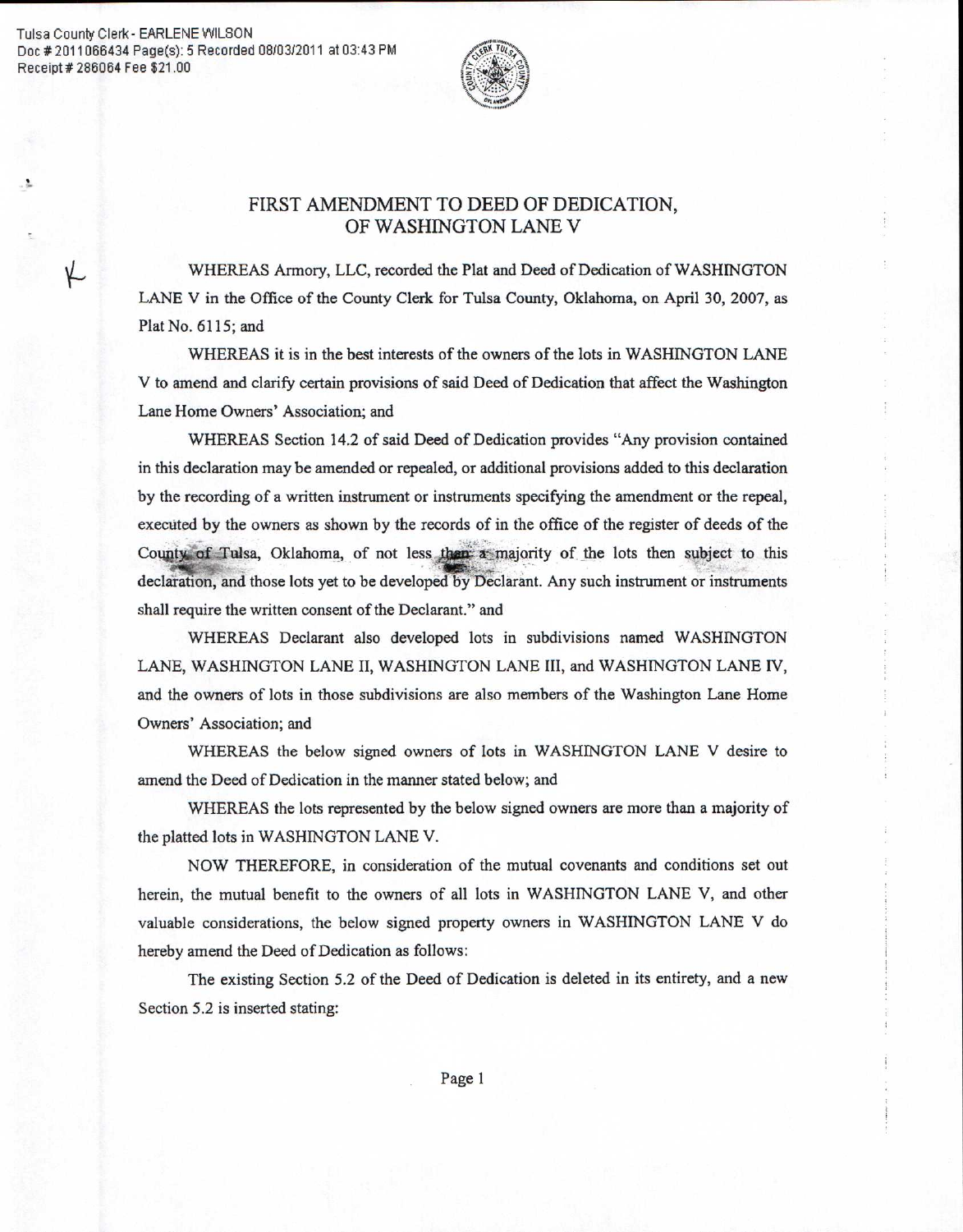"5.2 Association. Association shall mean Washington Lane Home Owners' Association, an Oklahoma non-profit corporation."

The existing Section 9.6 is deleted in its entirety, and a new Section 9.6 is inserted stating:

"9.6 Home Owners' Association. The Association, as defined in Paragraph 5.2 above, shall be a master association comprised of the owners of lots in WASHINGTON LANE, WASHINGTON LANE II, WASHINGTON LANE III, WASHINGTON LANE IV, and WASHINGTON LANE V, as well as any future platted property located within one mile of any of the previously named subdivisions which may be developed by the Declarant; PROVIDED that any such future subdivision must, by its Deed of Dedication, make owners of lots therein members of the Washington Lane Home Owners' Association, and further provided that the Association must, by affirmative vote of not less than a majority of the votes eligible to be cast, at a regular or special meeting of the members, agree to accept the owners of lots in such future subdivision as members of the Association. Such acceptance by the members must be evidenced by a resolution duly certified by the President and Secretary of the Association and recorded in the land records of Tulsa County."

The existing Section 10.5 is deleted in its entirety, and a new Section 10.5 is inserted stating:

"10.5 Annual Assessments.

- (A) The annual assessment (in addition to sums assessed pursuant to other sections hereof) for the calendar year beginning 2004, shall be One Hundred Twenty Dollars (\$120.00) per lot. The board may increase the annual assessment for any subsequent calendar year but such increase shall not be in excess of ten percent (10%) compounded annually above the annual assessment imposed by the Board or the members pursuant to this Section 10.5(A) or Section 10.5 (B) that follows.
- (B) The annual assessment for any year commencing after 2004 may be increased to an amount greater than that permitted by Subsection (A) of this Section 10.5 only by an affirmative vote of the majority of the members who are voting in person or by proxy at a meeting duly called for such purpose."

This amendment shall only be effective if approved by a majority of lots in WASHINGTON LANE, WASHINGTON LANE II, WASHINGTON LANE Ill, WASHINGTON LANE IV, and WASHINGTON LANE V.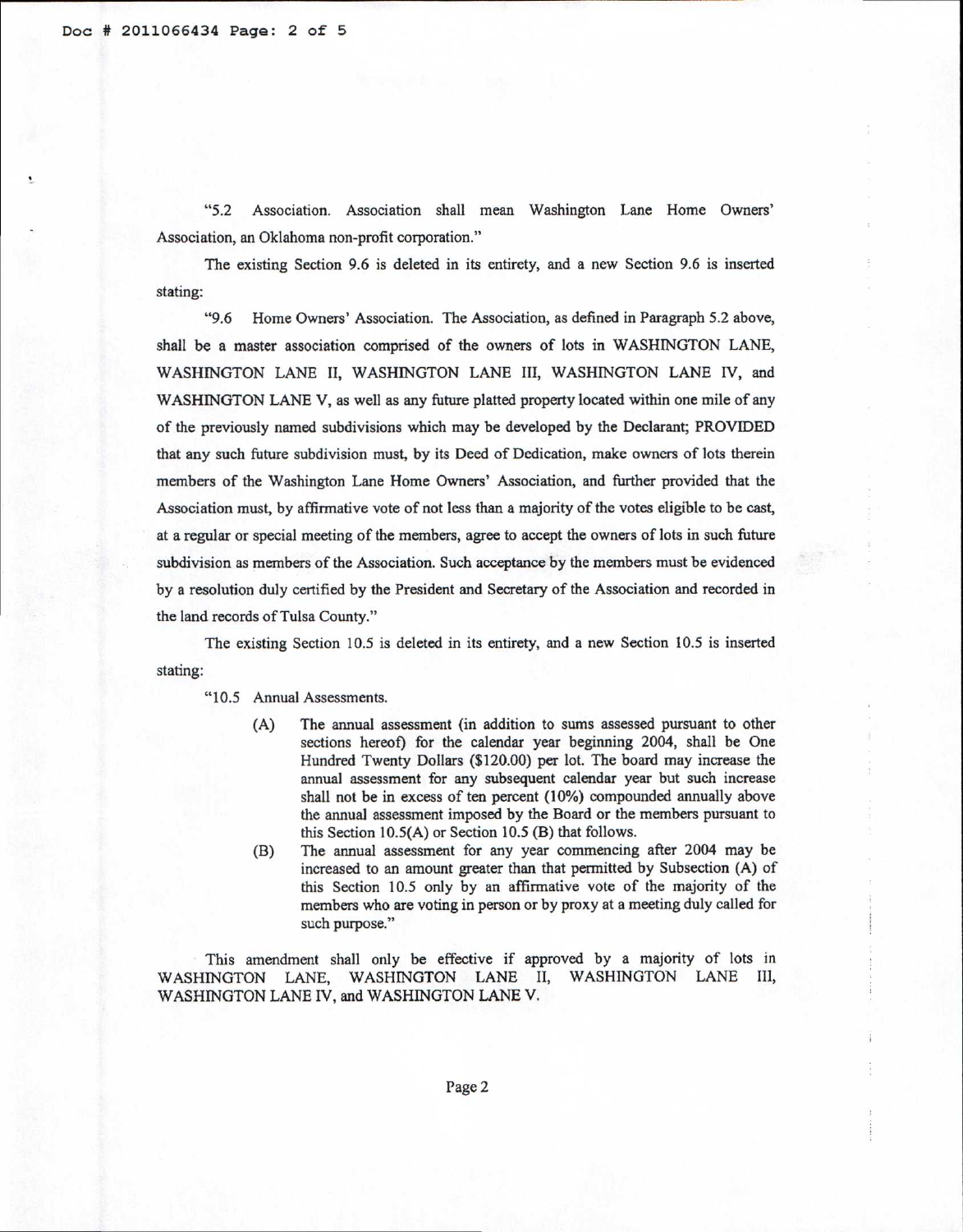ARMORY, L.L.C., an Oklahoma limited liability company, "Declarant",

By: Dave Cocol

STATE OF OKLAHOMA

 $\mathcal{E}$ ) ss.

 $\lambda$ 

**COUNTY OF TULSA** 

This instrument was acknowledged before me, a Notary Public, this  $\sqrt{\phantom{a}}$ day of Coeslin as Manager  $-$ , 2010, by  $\overline{\phantom{0}}$ cember ave of Armory, L.L.C., an Oklahoma limited liability company.

of Armory, L.L.C., NOTARY PUBLIC EXP 03/01/12 Commission No.  $0.023792$ FIR **MATATE OF**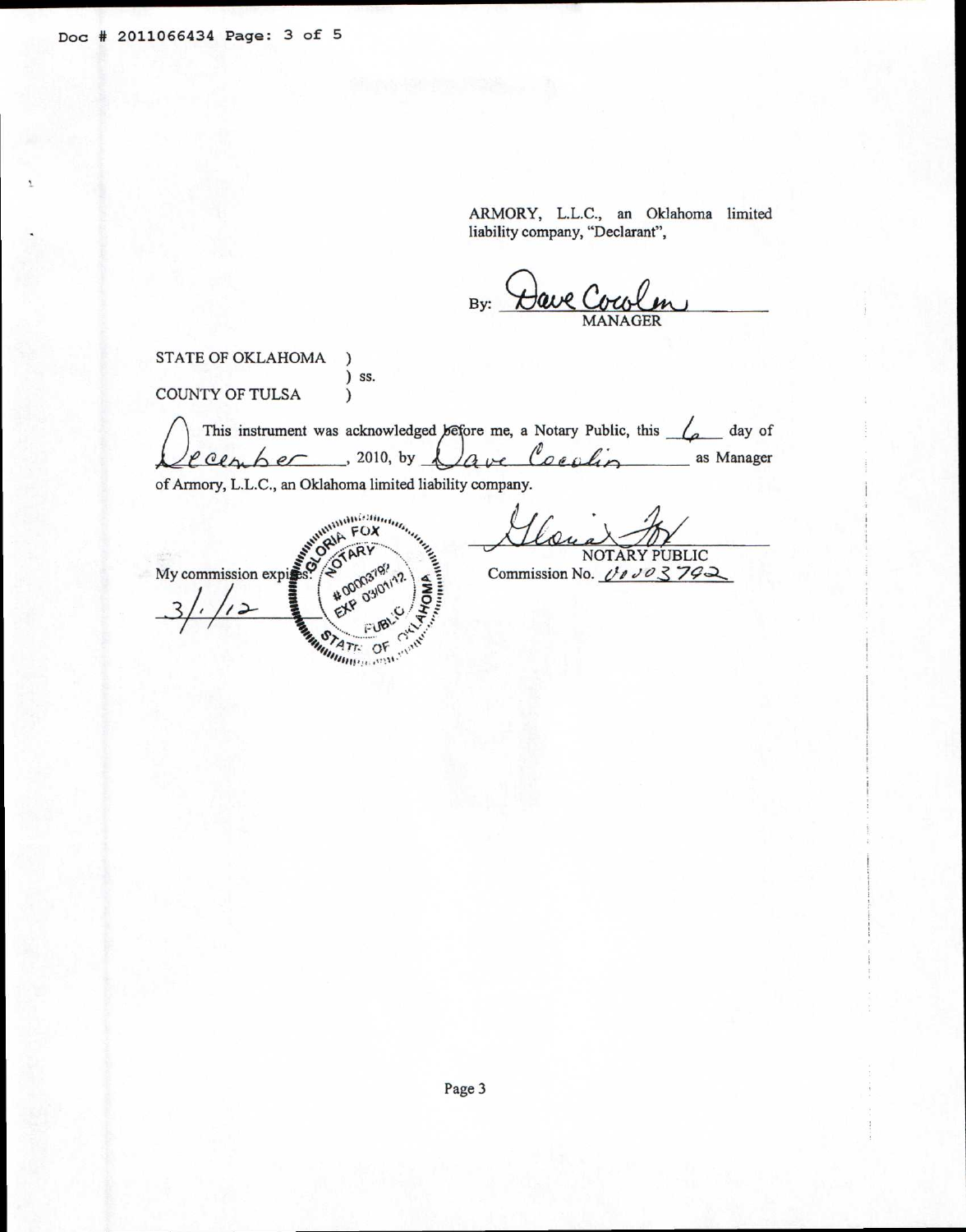Armory LLC, an Oklahoma Limited Liability Company, being the sole Owner of Block One (1), Lots 2, 3, 4, 5, 6, 9, 10, 11, 13, 14, 15, 16, 17, 22, 24, 25, 26, 27, 28, 29, 34, 35, 36, 37, 38, 42, 43, 44, 46, 49, 50, 51, 52, 53, 55, 56, 57, 58, 59, 60, 61, 63, 64, and 65 Washington Lane V.

> Armory LLC an Oklahoma Limited Liability Company

ave

Dave Cocolin, Manager

STATE OF OKLAHOMA ) ) ss. **COUNTY OF TULSA**  $\mathcal{L}$ 

This instrument was acknowledged before me, a Notary Public, this  $\angle\angle\angle$  day of March, 2011,

This instrument was acknowledged before me, a Notary Public, this 21

My commission expires:

Commission No.:  $00003792$